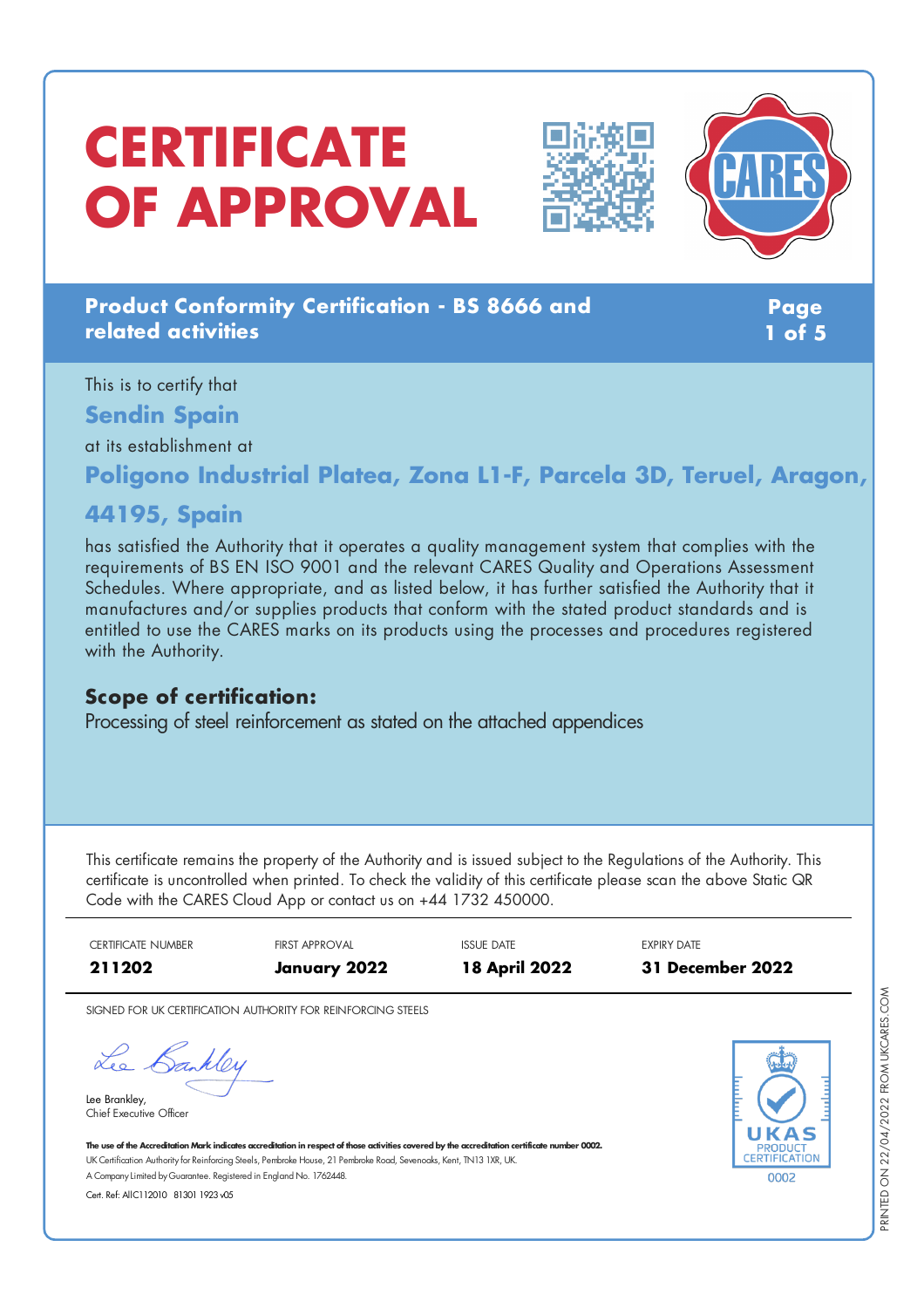#### **SENDIN SPAIN**

**POLIGONO INDUSTRIAL PLATEA, ZONA L1-F PARCELA 3D, TERUEL, ARAGON, 44195, SPAIN**





**Product Conformity Certification - BS 8666 and related activities**

**Page 2 of 5**

# **SRC-Appendix 02 Processing and supply of bar, coil and fabric**

## **Scope of certification:**

Processing of steel reinforcement to BS 8666 Stocking and distribution of BS 4449, BS 4482 and BS 4483

Any rebar welded at this location is NOT covered by the CARES Steel for the Reinforcement of Concrete Scheme

This certificate remains the property of the Authority and is issued subject to the Regulations of the Authority. This certificate is uncontrolled when printed. To check the validity of this certificate please scan the above Static QR Code with the CARES Cloud App or contact us on +44 1732 450000.



SIGNED FOR UK CERTIFICATION AUTHORITY FOR REINFORCING STEELS

Lee Bankley

Lee Brankley, Chief Executive Officer 0002

The use of the Accreditation Mark indicates accreditation in respect of those activities covered by the accreditation certificate number 0002. UK Certification Authority for Reinforcing Steels, Pembroke House, 21 Pembroke Road, Sevenoaks, Kent, TN13 1XR, UK. A CompanyLimited byGuarantee. Registered in England No. 1762448.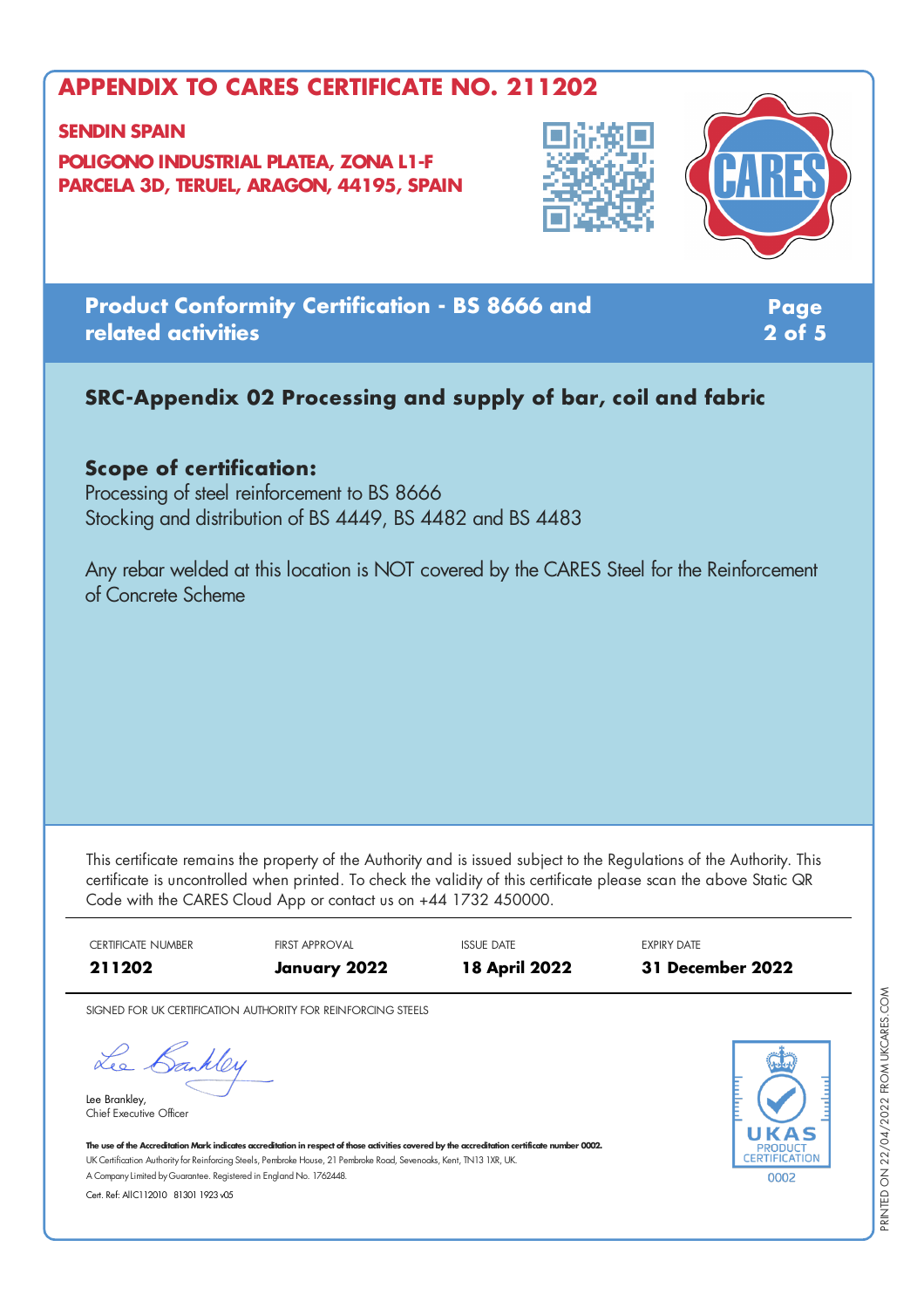#### **SENDIN SPAIN**

**POLIGONO INDUSTRIAL PLATEA, ZONA L1-F PARCELA 3D, TERUEL, ARAGON, 44195, SPAIN**





## **Product Conformity Certification - BS 8666 and related activities**

**Page 3 of 5**

## **SRC-Appendix 08 Mechanical coupling**

## **Scope of certification:**

Application of Dextra Griptec Swaged Parallel Threaded Coupler to CARES Appendix TA1-B using BS4449 grade B500B in the size range 12 to 40mm for use in accordance with Technical Approval report TA1-B 5005.

Application of Dextra Griptec Swaged Parallel Threaded Coupler to CARES Appendix TA1-C using BS4449 grade B500C in the size range 16 to 25mm for use in accordance with Technical Approval report TA1-C 5014. (Sellafield Type A Mechanical splice)

Application of Dextra Griptec swaged couplers to CARES Appendices TA1-A using BS4449 grade B500B in the size range 16 to 40mm for use in accordance with Technical Approval report TA1-A 5051.

This certificate remains the property of the Authority and is issued subject to the Regulations of the Authority. This certificate is uncontrolled when printed. To check the validity of this certificate please scan the above Static QR Code with the CARES Cloud App or contact us on +44 1732 450000.

| CERTIFICATE NUMBER | <b>FIRST APPROVAL</b> | <b>ISSUE DATE</b>    | <b>EXPIRY DATE</b> |
|--------------------|-----------------------|----------------------|--------------------|
| 211202             | January 2022          | <b>18 April 2022</b> | 31 December 2022   |

SIGNED FOR UK CERTIFICATION AUTHORITY FOR REINFORCING STEELS

Lee Bankley

Lee Brankley, Chief Executive Officer



The use of the Accreditation Mark indicates accreditation in respect of those activities covered by the accreditation certificate number 0002. UK Certification Authority for Reinforcing Steels, Pembroke House, 21 Pembroke Road, Sevenoaks, Kent, TN13 1XR, UK. A CompanyLimited byGuarantee. Registered in England No. 1762448.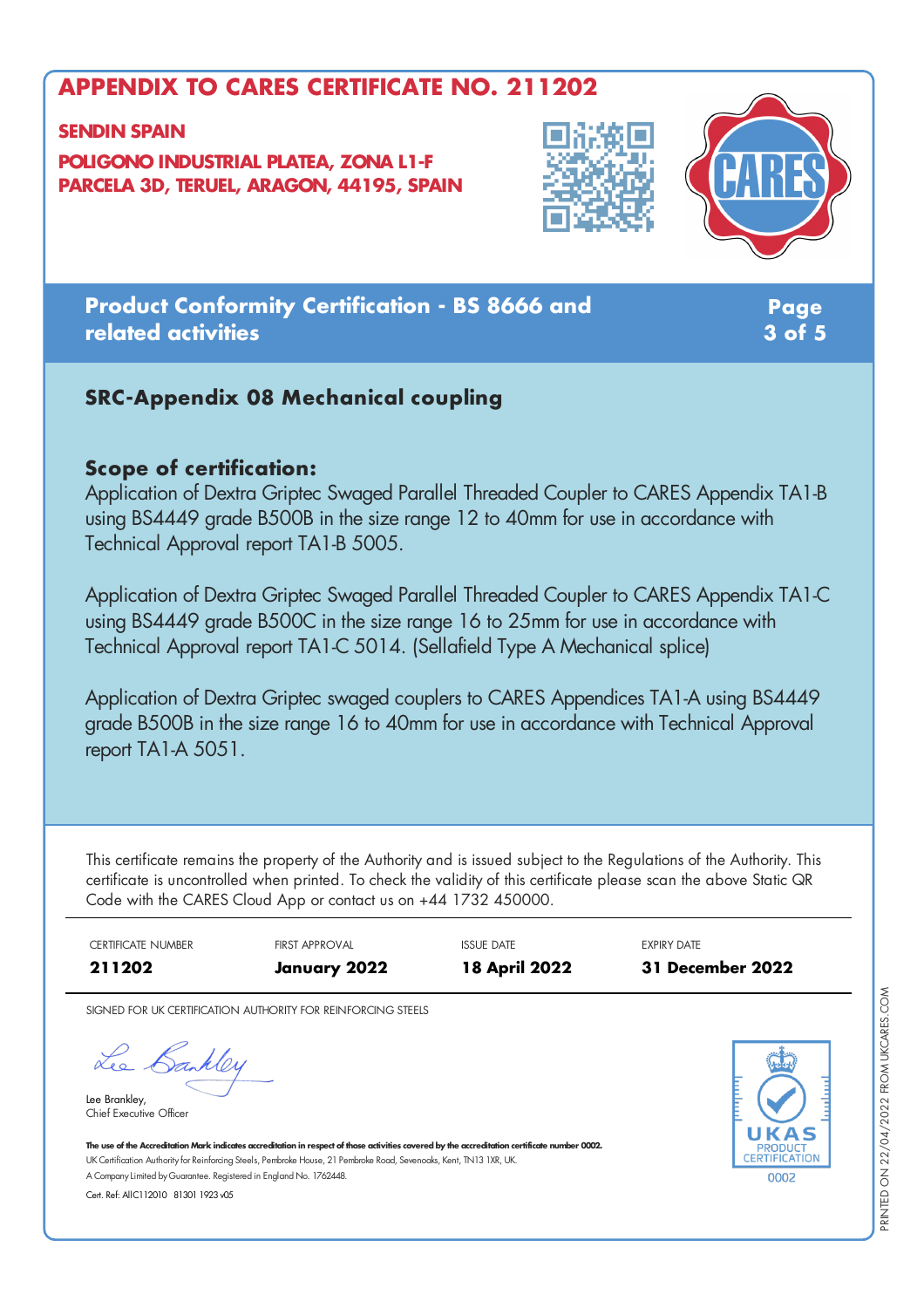#### **SENDIN SPAIN**

**POLIGONO INDUSTRIAL PLATEA, ZONA L1-F PARCELA 3D, TERUEL, ARAGON, 44195, SPAIN**





# **Product Conformity Certification - BS 8666 and related activities**

**Page 4 of 5**

## **SRC-Appendix 08 Mechanical coupling**

## **Scope of certification:**

Application of Linxion Standard (LS) type C parallel thread mechanical couplers to TA1-B in accordance with Technical Approval report TA 5053 using BS 4449 grade B500B in the size range 12 to 40mm

Application of Linxion Standard (LS) type Pi parallel thread mechanical couplers to TA1-B in accordance with Technical Approval report TA 5053 using BS 4449 grade B500B in the size range 16 to 40mm

Application of Linxion standard (LS) type Pi parallel thread mechanical couplers to TA1-C in accordance with Technical Approval report TA 5067 using BS 4449 grade B500C in the size range 16 to 40mm

This certificate remains the property of the Authority and is issued subject to the Regulations of the Authority. This certificate is uncontrolled when printed. To check the validity of this certificate please scan the above Static QR Code with the CARES Cloud App or contact us on +44 1732 450000.

| CERTIFICATE NUMBER | <b>FIRST APPROVAL</b> | <b>ISSUE DATE</b>    | <b>EXPIRY DATE</b> |
|--------------------|-----------------------|----------------------|--------------------|
| 211202             | January 2022          | <b>18 April 2022</b> | 31 December 2022   |

SIGNED FOR UK CERTIFICATION AUTHORITY FOR REINFORCING STEELS

Lee Bankley

Lee Brankley, Chief Executive Officer 0002

The use of the Accreditation Mark indicates accreditation in respect of those activities covered by the accreditation certificate number 0002. UK Certification Authority for Reinforcing Steels, Pembroke House, 21 Pembroke Road, Sevenoaks, Kent, TN13 1XR, UK. A CompanyLimited byGuarantee. Registered in England No. 1762448.